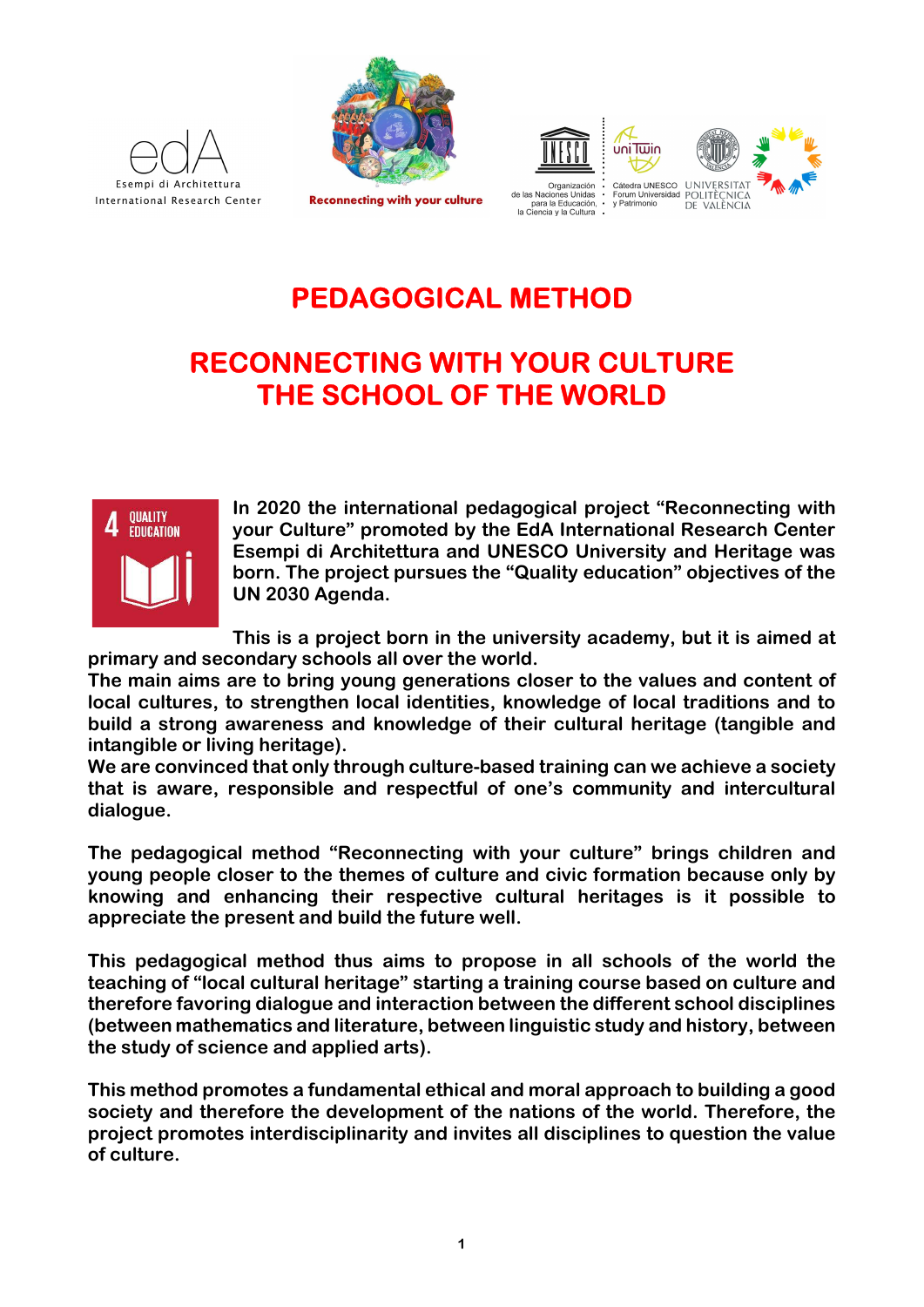





The "Reconnecting with your culture" method also aims to foster intergenerational dialogue (between children, parents, grandparents and the local community) and intercultural dialogue, therefore between the different nations because after having known our culture well it is important to dialogue with other cultures in order to appreciate the diversity that represent important resources and opportunities for the development of the world.

Every school in the world will be able to structure cultural training programs independently and apply the "Reconnecting with your culture" method based on three simple but fundamental steps:

# 1. WALKING IN YOUR CITY ¡Treasure Hunt!

## 2. HOW TO UNDERTAKE A SEARCH?

# 3. WHO CAN DISCOVER WITH YOU? TELL US YOUR CULTURAL HERITAGE

Each school that adheres to the pedagogical method will not only be part of the international network "Reconnecting with your culture" but will also promote the pedagogical method on its territory, with other departments and with other nations of its continent.

For this reason, the continental sections of the "Reconnecting with your culture" project are born.

On May 21, 2021 in Lagos, Nigeria, the AFRICA RWYC continental section was born (contact: Director Solá Akíntúndé, ICOMOS Nigeria).

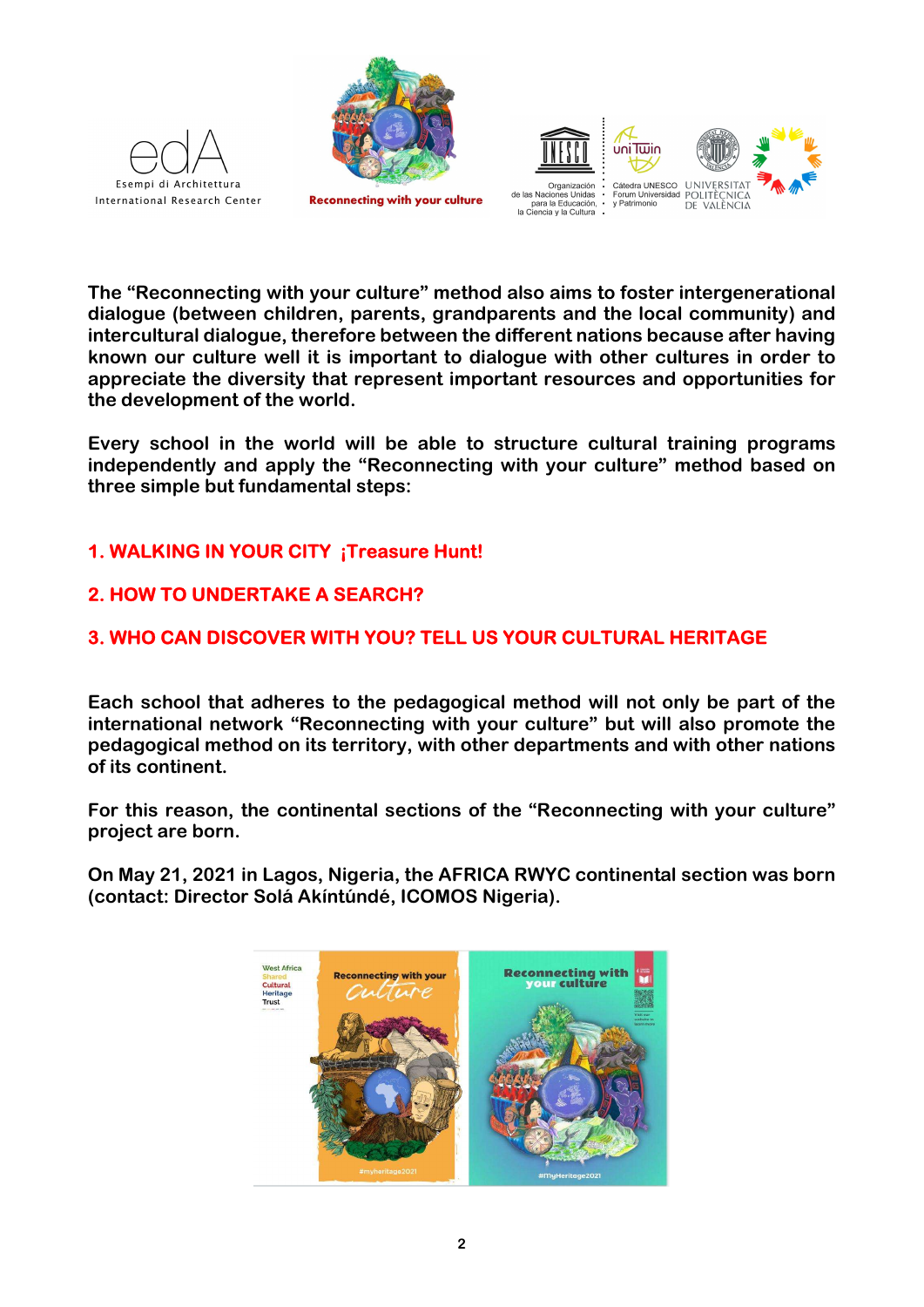





Each section will make its own logo according to the general scheme of RWYC but with reference to the cultures of its continent.

Each continental section will promote the dissemination of the pedagogical method by inviting other schools to adopt the method in their training programmes and also by organizing sharing and dialogue seminars.

Every year all 5 continental sections (Africa, America, Asia, Europe and Oceania) will meet at an intercontinental academic seminar to discuss the results together and how to advance on the pedagogical method.

PRESIDENT RWYC INTERNATIONAL Prof. Olimpia Niglio

May 2021



Reconnecting with your culture The School of the world (Kevin A. Echeverry, 2021)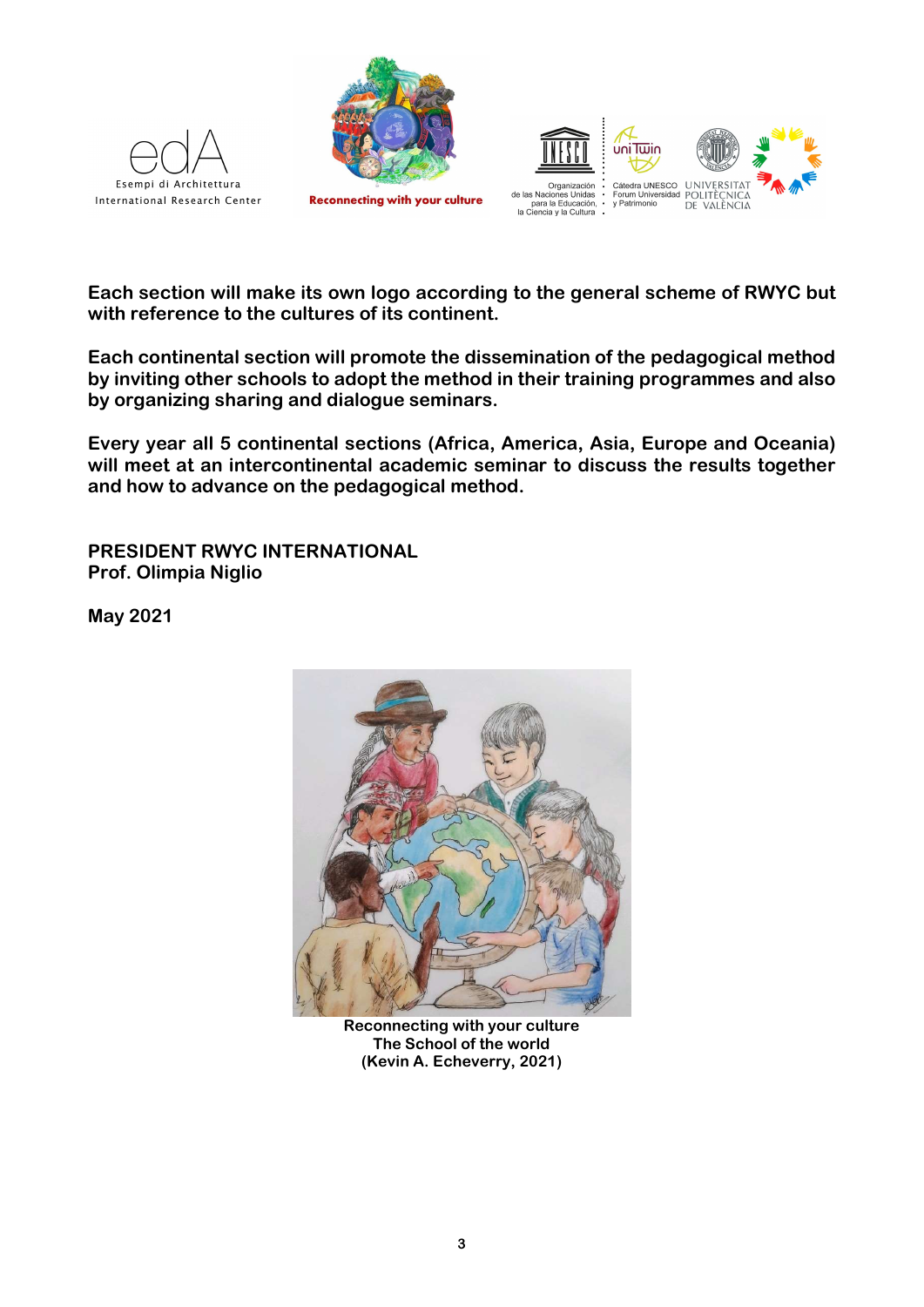





anneachan<br>es Unidas

de las Nacio





# PEDAGOGICAL METHOD "RECONNECTING WITH YOUR CULTURE

#### 1. WALKING IN YOUR CITY ¡Treasure Hunt!



It's time to take a break and to get out of being bored. It's time to travel around your city! As if it were a treasure hunt, you will create a walking map to see and know what is heritage for you, write clues that give an idea of how to get to that priceless treasure you want to make known all over the world.

Walking with your travel log, compass and drawing tools, we can undertake together an adventure to discover new things and places that nobody knows, but now you have in your hands the opportunity to discover them and share

them to the whole world so that everyone can know the treasure that is in your city. When you find the treasure, next to the map draw in the technique that you like and the size you want, that invaluable treasure. This way all the adventurers that follow your map and clues, will be able to know and know which is the hidden wonder in your city.

#### 2. HOW TO UNDERTAKE A SEARCH?

Think first of the place where you think you can find treasure. Your school, your neighborhood, the square, a park, the center of your city, the museum or even a



temple.

When you have identified your destination, pack your suitcase, everything you think you will need for your new adventure. You are an explorer! Don't forget to take paper and drawing tools with you to mark the path you are following and to draw the heritage finds you find, so you should always be aware of everything around you.

The map you build, the notes you take and most importantly, the drawings you make, are of great importance for other people to know the history and heritage that is hidden in the streets of your city. Help us so that everyone can get to know it.